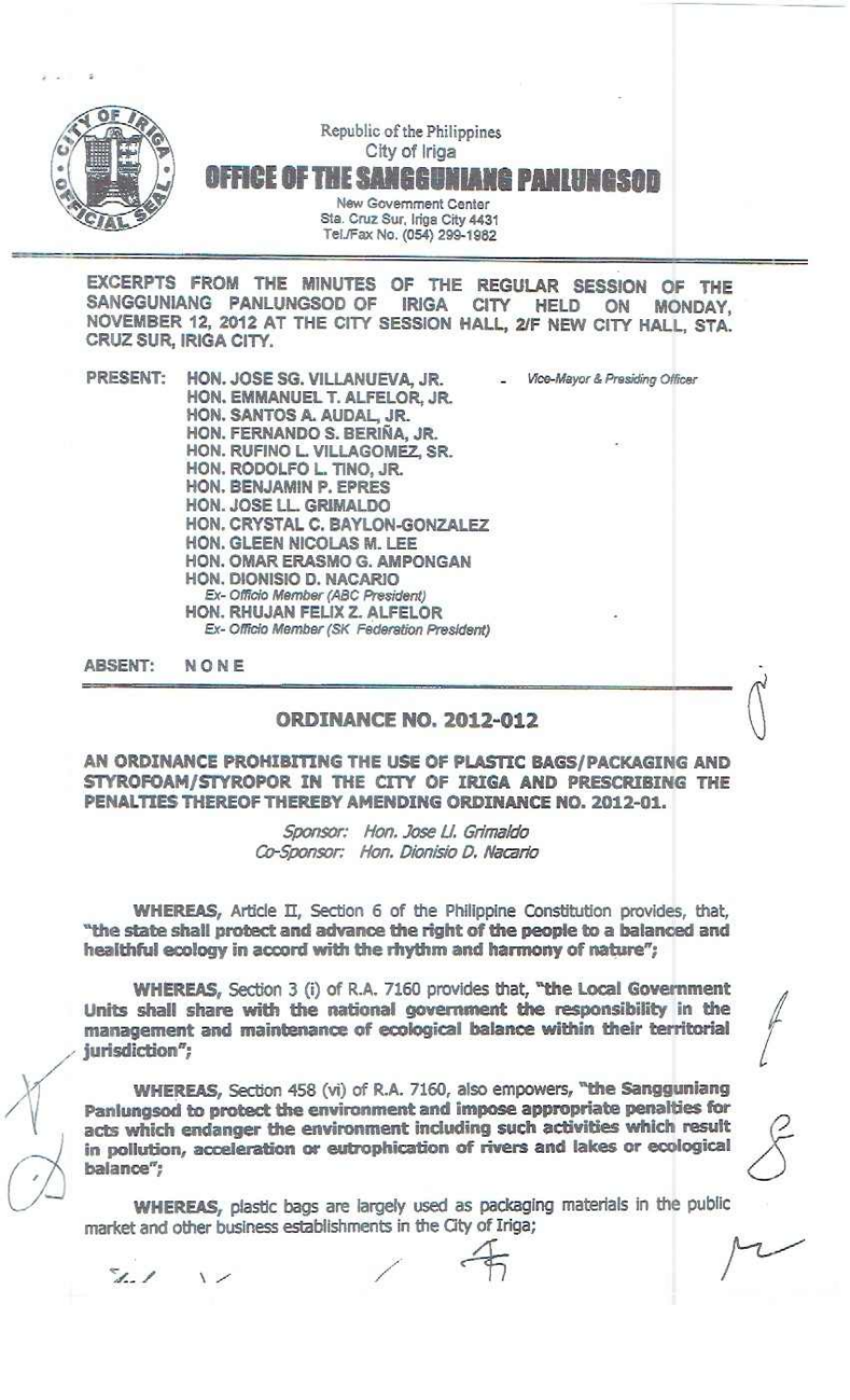Page 2, Ordinance No. 2012-012 x x

WHEREAS, plastic bags and Styrofoam/Styropor, being non-biodegradable materials, are continually dogging our canals, creeks and other waterways and much worse these wastes end up in Irlga RiVer especially during rainy season necessarily causing harm to the river eco-system In the surrounding communities;

WHEREAS, despite serious efforts on the part of the City to segregate compostable, recyclable and reusable waste materials, still plastics and other similar materials remain in the stream and eventually become residual;

WHEREAS, the City of Iriga in its desire to reduce if not totally eliminate the predominant use of plastic film bags as packaging materials, encourages the utilization of alternative packaging materials such as woven bags (bayong), cloth bags (katsa) bamboo basket (alat), paper bags and other similar materials (e.g. banana leaves, abaca, taro leaves, agas, rattan, nito, bamboo, burl, karagumoy, *etc.)* through the Introduction and implementation of the "Alat-llwat, Bayong-Dawon nganlng malinigan Program";

WHEREAS, there is an urgent need to prohibit the haphazard use of plastic bags and Styrofoam/Styropor to prevent potential serious ecological imbalance and euthropication of the Iriga River ;

NOW, THEREFORE, BE IT ORDAINED, AS IT IS HEREBY ORDAINED BY THE SANGGUNIANG PANLUNGSOD OF IRIGA CITY, IN SESSION DULY ASSEMBLED, THAT:

Section 1. The Local Government Unit of Iriga City hereby prohibits the use of plastic bags/packaging and Stryofoam/Styropor within Its territorial jurisdiction.

Section 2. Definition of Terms. For the purpose of this ordinance the following terms are defined, as follows:

- a) Business Establishment any establishment that sell goods to the public.
- b) Cloth Bag (a.k.a. Katsa) refers to reusable packaging materials which is made of cloth (biodegradable) used in the packaging of flour, wheat and other similar goods.
- c) Dry Goods refer to any product that do not require refrigeration or freezlng to maintain freshness such as textiles and dothlng.
- d) Plastic Bags also known as sando bags, pouch, plastic shopping bags and plastic film bags. It is a type of flexible packaging material made of thin, used for containing and transporting foods and other products (commercial and Industrial). It shall refer to thln-gauge packaging medium that is used as bags or wraps.
- e) Styrofoam/Styropor refers to a kind of packaging material used as food container, disposable cups, plates, etc.
- f) Plastic Waste refers to any plastic packaging thrown as waste.

They

\_/



,

 $\bigcup$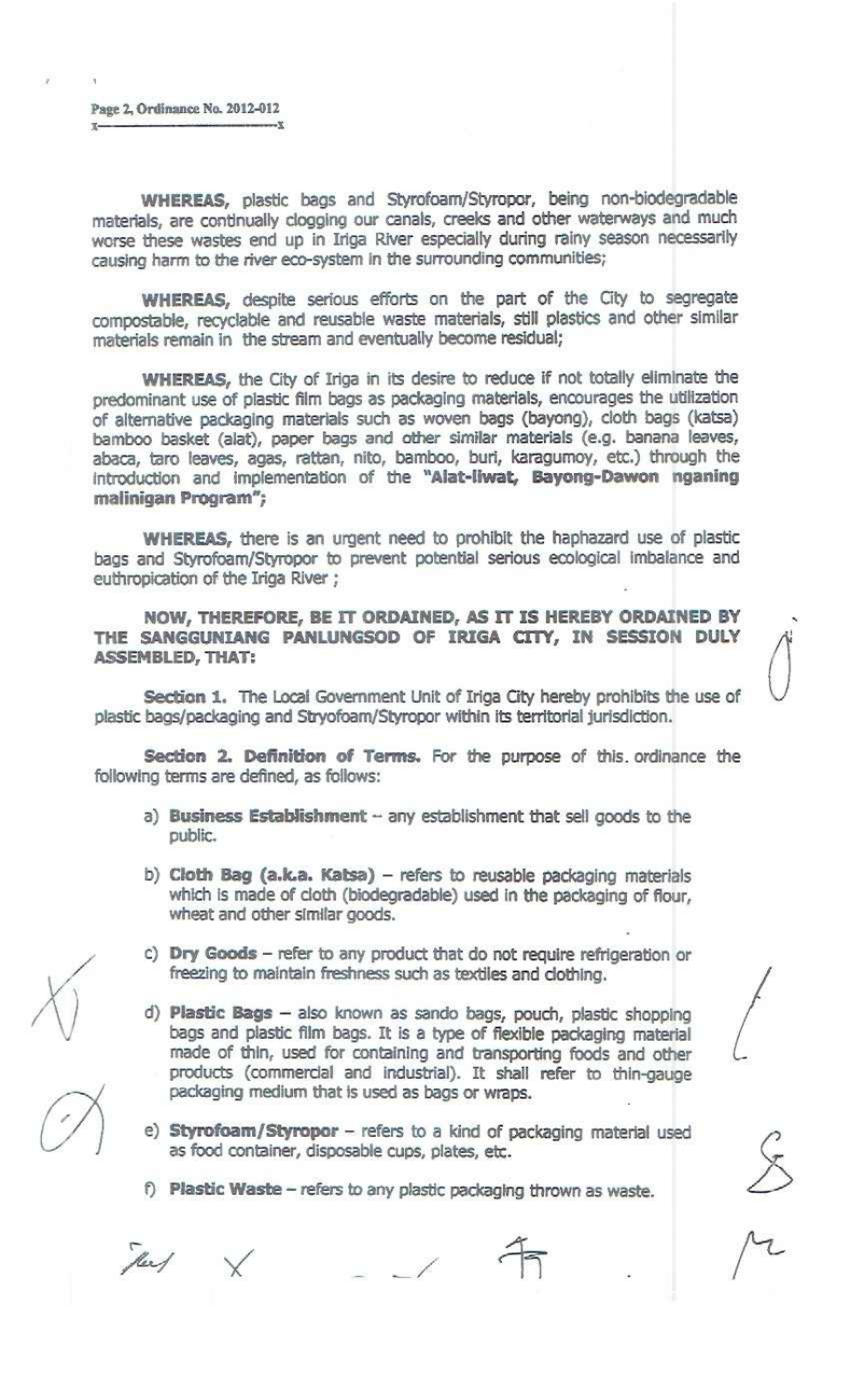- g) Primary Packaging Materials refer to those types of packaging materials for containing wet produce, snack foods, frozen foods, hardware.
- h) Secondary Packaging Materials refer to those types of packaging materials for wet goods to provide support to any primary packaging and intended for convenience of the handler.
- I) Wet Goods refer to any products that require refrigeration or freezing to maintain freshness such as fish, meat, poultry products, fruits, vegetables, beverages and cooked foods in carinderias/eateries.
- j) Woven Bags (a.k.a Bayong) refers to biodegradable packaging material made of wooden pandan, rattan, nito, abaca, bull leaves, water lily and other Similar materials.

Section 3. Prohibition on the use of plastic bags on dry and wet goods. No business establishment or individual shall use plastic bags as packaging material for dry and wet goods elther as primary or secondary.

Section 4. Prohibition on the use of Styrofoam/Styropor. No business establishment or individual shall use Styrofoam/Styropor and other similar materials as packaging and/or containers for food, produce and other products. The use of disposable utensils made of styrofoam like plates, cups, and containers for commercial and personal purposes within the city is likewise prohibited.

 $\mathcal{A}^i$ 

Section 5. Prohibited Acts. Business establishments and/or individuals are prohibited from:

- a. Selling and providing plastic bags to consumers either as primary or secondary packaging materials on all goods or products;
- b. selling and providing Styrofoam/Styropor as containers;
- c. The use of plastic and disposable plastic cups as container for food, beverages and other products;
- d. Bringing plastic bags used as packaging material or Styrofoam/Styropor used as food containers within the dty.

Section 6. Collection of Plastic waste. Plastic bags discarded or other similar plastic waste materials must be deaned and dried prior to submission to their respective barangays for proper collection and disposal.

Section 7. Monitoring. The Environment and Natural Resources (ENRO) and Pollution Control Officer (If existing) together with a Composite Team composed of CIvIl Security Unit (CSU), General Services Office (GSO), Market Police and PNP shall monitor and prepare a quarterly report on the progress of the implementation of this ordinance.

Section 8. Information Education and Communication Campaign. Upon approval of this Ordinance, the City shall conduct massive information education and communication campaigns using quad media (print, radio, television, internet and

Tu/

/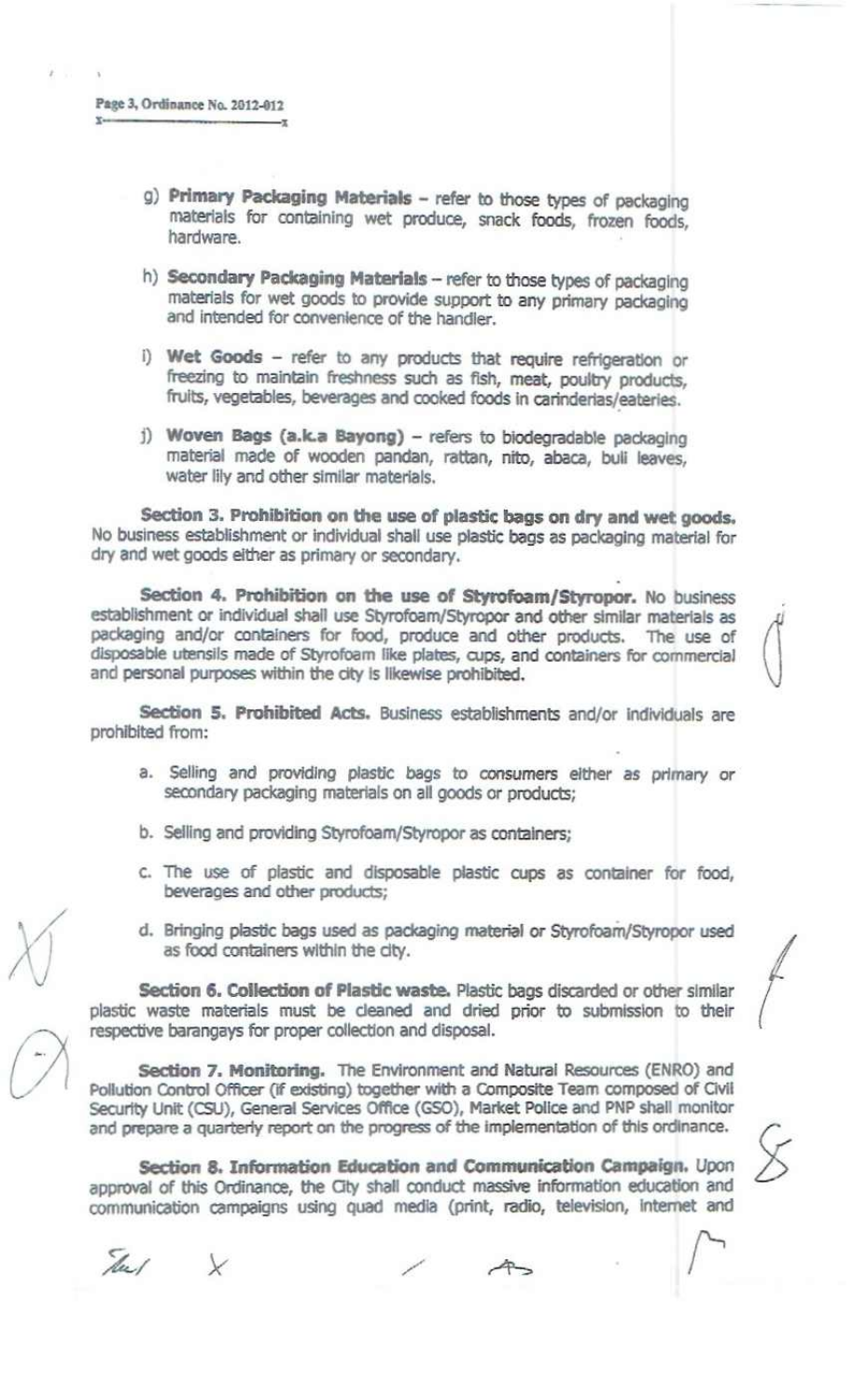Page 4, Ordinance No. 2012-012  $\sum_{i=1}^n x_i \cdot x_i = \sum_{i=1}^n x_i \cdot x_i = \sum_{i=1}^n x_i \cdot x_i = \sum_{i=1}^n x_i \cdot x_i = \sum_{i=1}^n x_i \cdot x_i = \sum_{i=1}^n x_i \cdot x_i = \sum_{i=1}^n x_i \cdot x_i = \sum_{i=1}^n x_i \cdot x_i = \sum_{i=1}^n x_i \cdot x_i = \sum_{i=1}^n x_i \cdot x_i = \sum_{i=1}^n x_i \cdot x_i = \sum_{i=1}^n x_i \cdot x_i = \sum_{i=1}^n x_i \cdot x_i = \sum_{i=1}^n x_i \$ 

 $\lambda$ 

educational institution thru curriculum integration), and shall also include the promotion of alternative biodegradable packaging materials.

Section 9. Implementing Rules and Regulations (IRR). Within thirty (30) days from the approval of this Ordinance, the necessary rules and regulations shall be issued by the Oty Mayor for the proper and effective implementation of this Ordinance.

Section 10. Before the implementation of this Ordinance, the Environment and Natural Resources Officer (ENRO) is mandated to conduct a study on the feasibility of providing alternative receptades for the disposition and marketing of products, so as not to affect the flow of trade and commerce in the City.

section 11. The GSO and ICTLDC Is hereby mandated to provide a program wherein livelihood projects shall be implemented for the manufacture and distribution of eco-friendly receptacles made from water lilies and other environment-friendly materials in replacement of plastic bags and containers. This livelihood projects must be coordinated with concemed offlces to help the poor families especially housewives earn additional Income.

Section 12. Penalties. Any individual or business establishment who shall violate any of the prohibited acts tn this Ordinance shall be imposed with the following:

| <b>First Offense</b> | 事 連続                                 | Php 2,000.00 fine                                                                                                                                                                                               |
|----------------------|--------------------------------------|-----------------------------------------------------------------------------------------------------------------------------------------------------------------------------------------------------------------|
| Second Offense       | $\langle \frac{1}{\sqrt{2}} \rangle$ | Php 4,000.00 fine                                                                                                                                                                                               |
| Third Offense        | $\frac{1}{2}$                        | Php 5,000.00 fine<br>and/or                                                                                                                                                                                     |
|                      |                                      | imprisonment of not more than six<br>(6) months upon the discretion of<br>the court and in the case of<br>establishment,<br>business<br>cancellation of their business<br>license for a period of one (1) year. |

Section 13. Separability Clause. If any part of this ordinance is declared unconstitutional or unlawful, such declaration shall not affect the other parts or sections hereof that are not declared unlawful or unconstitutional.

Section 14. Repealing Clause. All previous ordinances inconsistent with this Ordinance shall be deemed repealed or modified accordingly.

Section 15. Effectivity Clause. This Ordinance shall take effect upon its approval.

ENACTED: November 12. 2012

UNANIMOUSLY APPROVED.

WE HEREBY CERTIFY to the correctness of the foregoing ordinance.

E SG. VILLANUEVA, JR. Vice-Mayor & Presiding Officer

Year/

x